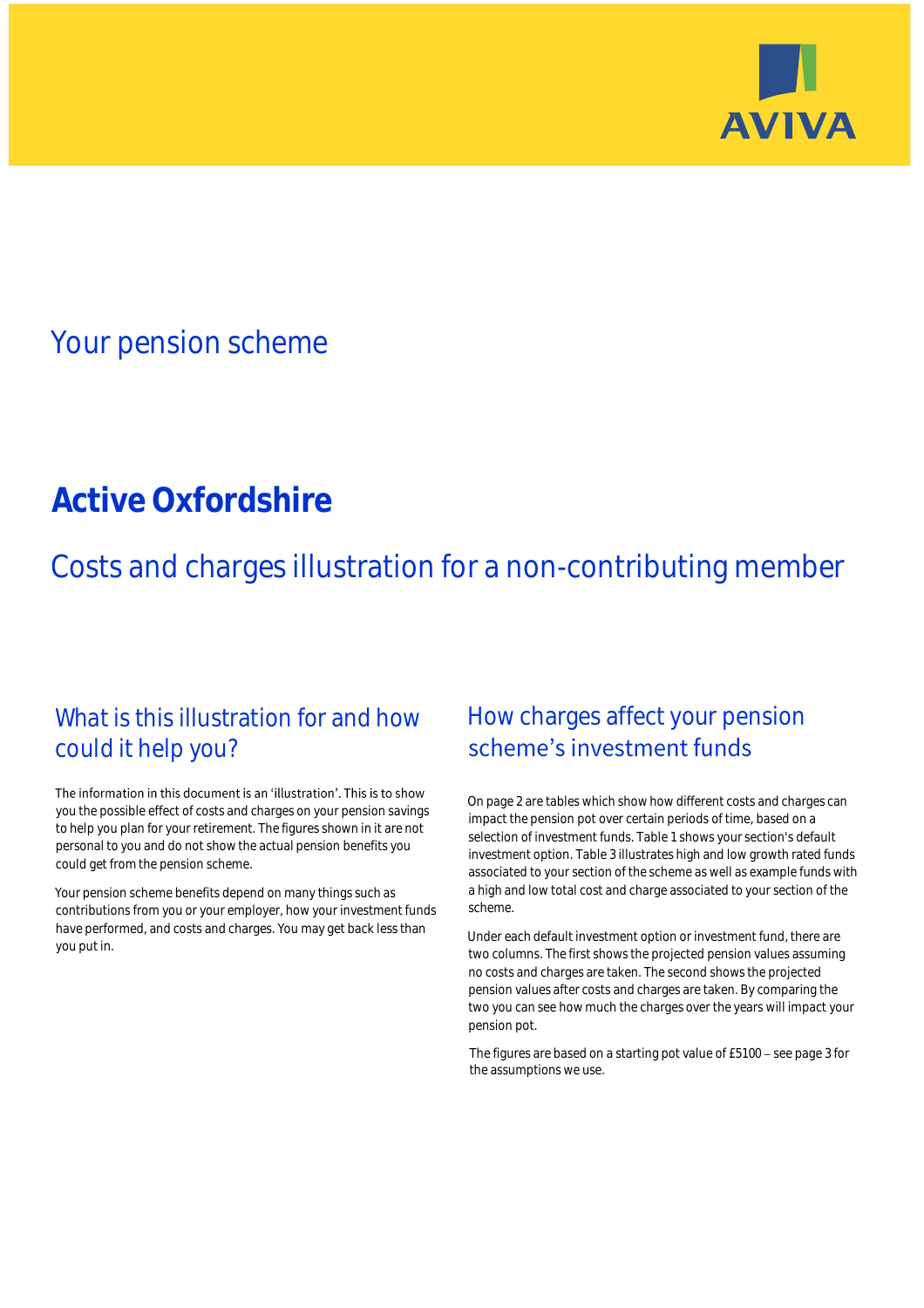| Illustration of effect of costs and charges on the Default Investment Option in<br><b>Active Oxfordshire</b> |                                                                          |                                    |  |  |  |  |
|--------------------------------------------------------------------------------------------------------------|--------------------------------------------------------------------------|------------------------------------|--|--|--|--|
|                                                                                                              | <b>My Future</b>                                                         |                                    |  |  |  |  |
|                                                                                                              | Assumed growth rate 3.3% (p.a.)<br>Assumed costs and charges 0.6% (p.a.) |                                    |  |  |  |  |
|                                                                                                              |                                                                          |                                    |  |  |  |  |
| At end of year                                                                                               | Projected value assuming no                                              | <b>Projected value after costs</b> |  |  |  |  |
|                                                                                                              | costs and charges are taken                                              | and charges are taken              |  |  |  |  |
| $\mathbf{1}$                                                                                                 | £5,150                                                                   | £5,120                             |  |  |  |  |
| $\overline{2}$                                                                                               | £5,210                                                                   | £5,150                             |  |  |  |  |
| 3                                                                                                            | £5,270                                                                   | £5,170                             |  |  |  |  |
| 4                                                                                                            | £5,320                                                                   | £5,190                             |  |  |  |  |
| 5                                                                                                            | £5,380                                                                   | £5,220                             |  |  |  |  |
| 10                                                                                                           | £5,670                                                                   | £5,340                             |  |  |  |  |
| 15                                                                                                           | £5,990                                                                   | £5,460                             |  |  |  |  |
| 20                                                                                                           | £6,310                                                                   | £5,580                             |  |  |  |  |
| 25                                                                                                           | £6,660                                                                   | £5,710                             |  |  |  |  |
| 30                                                                                                           | £7,030                                                                   | £5,840                             |  |  |  |  |

£7,410 £7,740 £7,930 £7,970

### **Table 2**

**35**

**40 45 50**

| List of Funds included in the Default Investment Option |                       |                    |
|---------------------------------------------------------|-----------------------|--------------------|
| <b>Fund name</b>                                        | <b>Total Cost and</b> | <b>Growth Rate</b> |
|                                                         | Charge (p.a.)         | (p.a.)             |
| Av My Future Consolidation-FPMFCONP                     | 0.56%                 | 2.40%              |
| Av My Future Growth-FPMFGROP                            | 0.62%                 | 3.60%              |
|                                                         |                       |                    |
|                                                         |                       |                    |
|                                                         |                       |                    |
|                                                         |                       |                    |
|                                                         |                       |                    |
|                                                         |                       |                    |
|                                                         |                       |                    |
|                                                         |                       |                    |

#### **Aviva Life & Pensions UK Limited.**

Registered in England No. 3253947. Registered office: Aviva, Wellington Row, York, YO90 1WR. Authorised by the Prudential Regulation Authority and regulated by the Financial Conduct Authority and the Prudential Regulation Authority. Firm Reference Number 185896. **aviva.co.uk** TEMP GFI NG071309 09/2018

£5,970

£6,050 £6,020 £5,880